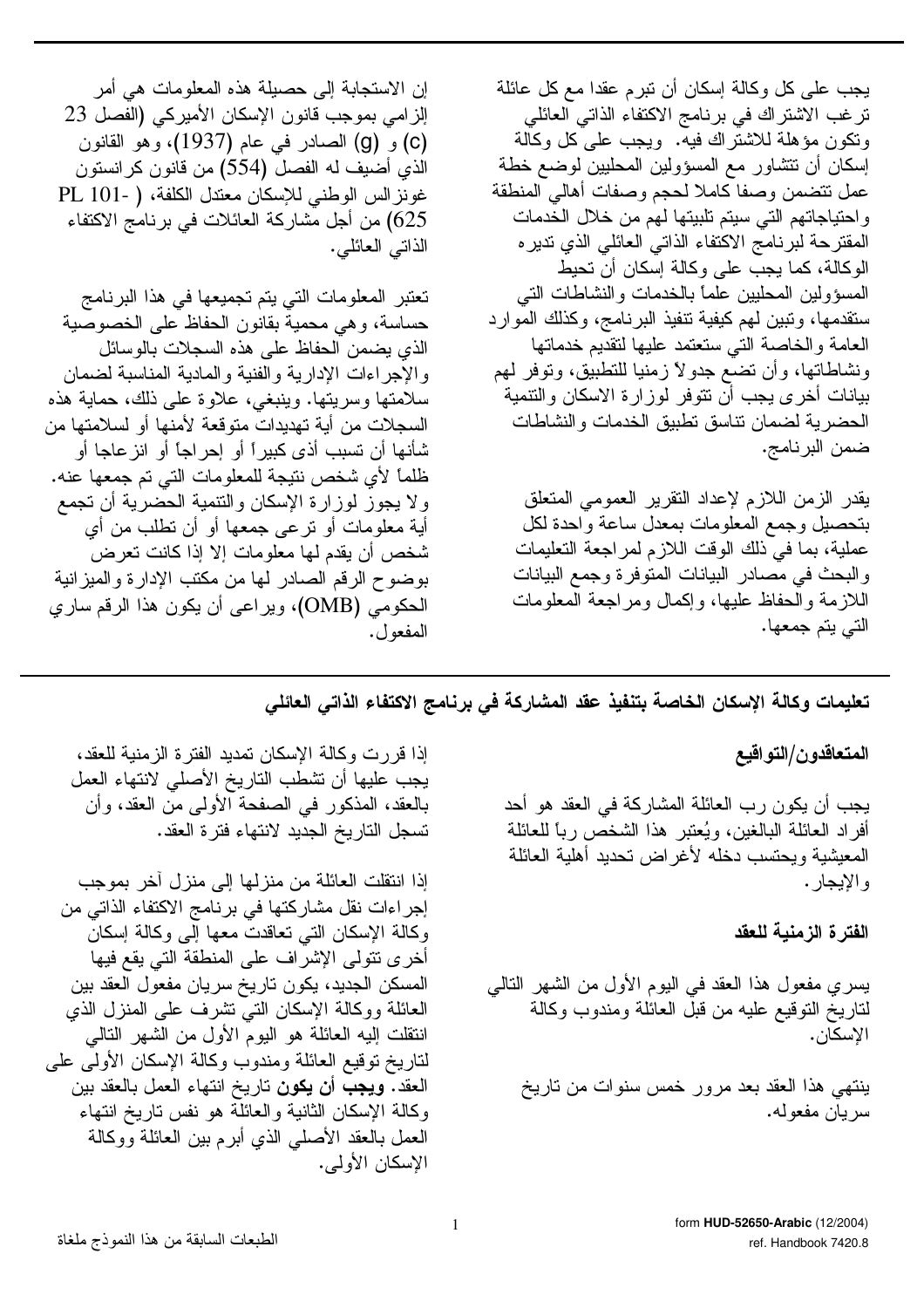وبالنسبة إلى تمديد الفترة الزمنية للعقد، يُرجى الرجوع إلى الجزء الذي يحمل عنوان "الفترة الزمنية للعقد". إذا انتقلت إحدى العائلات المشاركة في برنامج قسيمة بدل السكن للاكتفاء الذاتى بعد مرور (12) شهرا على ناريخ سريان مفعول العقد بموجب إجراءات نقل مشاركتها في برنامج الاكتفاء الذاتي، يجب على وكالة الإسكان أن نتخذ أحد الإجراءات التالية: 1– يجوز لوكالة الإسكان الأولى أن تسمح للعائلة بمواصلة مشاركتها في برنامج الاكتفاء الذَّاتي الذي تشرف هي عليه، إذا بينت العائلة لوكالة الإسكان الأولى أنه بإمكانها الوفاء بالنز اماتها النعاقدية في الموقع الجديد. وفي هذه الحالة يظل العقد القائم ساري المفعول دون أي نغيير . ويجب علمي وكالمة الإسكان الأولى نحويل صافى حساب الوديعة المؤتمنة الخاص بالعائلة عندما تتدمج مشاركة العائلة في البرنامج الذي تشرف عليه وكالة الإسكان الجديدة.

2– يجوز لوكالة الإسكان الجديدة أن تسمح للعائلة بالاشتراك في برنامج الاكتفاء الذاتي الذي نتولى هي الإشراف عليه، ويجب عندئذ على وكالة الإسكان الأولىي أن نتهى العمل بالعقد الذي أبرمته مع العائلة، كما يجب عليها أيضا تحويل صافي حساب الوديعة المؤتمنة الخاص بالعائلة إلىي وكالة الإسكان الجديدة لصالح العائلة بعد استيعابها في برنامج الاكتفاء الذاتبي الذي نتثىرف عليه وكالة الإسكان الجديدة، وتقوم وكالة الإسكان هذه بإبرام عقد جديد مع نلك العائلة.

3– في الحالات التي لا يتعذر فيها على العائلة الوفاء بالتز اماتها في الموقع الجديد، ينتهي العمل بالعقد المبرم بين العائلة ووكالة الإسكان الأولىي في حال رفض وكالة الإسكان في الموقع الجديد السماح لنلك العائلة بالمشاركة في برنامج الاكتفاء الذاتبي، ونخسر العائلة بالنالى أموالها المودعة فى حساب الوديعة المؤتمنة الخاص بها كمشاركة في برنامج الاكتفاء الذاتبي.

خطط تدريب الأفراد وتوفير الخدمات

يجب أن يشتمل العقد على خطة لندريب الأفراد ونوفير الخدمات لرئيس العائلة، ويجوز لأي من أفراد العائلة الأخرين الذين بلغوا سن (18) سنة أو تجاوزوا هذا

حساب الوديعة المؤتمنة لبرنامج الاكتفاء الذاتى العائلى

تُسجِّل في الصَّفحة الأولىي من عقد مشاركة العائلة في برنامج الاكتفاء الذاتبي الأرقام الدالة علىي دخل العائلة وإيجارُ المسكن، وهي الأرقامُ المذكورة في أخر مرة تمت فيها إعادة فحص البيانات المتاحة عن العائلة منذ أن شاركت لأول مرة في برنامج الاكتفاء الذاتي، أو نلك التي استخدمت لتحديد أهليتها للمشاركة في البرنامج بصفة مؤقتة، إلا إذا كانت الفترة الزمنية بين تاريخ سريان مفعول إعادة فحص بيانات العائلة وناريخ سريان عقد المشاركة نتجاوز 120 بوما، ويجب على وكالة الإسكان في هذه الحالة إعادة فحص بيانات العائلة أو تحديد أهليتها مرة أخرى بصفة مؤقتة.

إذا انتقلت العائلة إلى سكن جديد بموجب إجراءات نقل مشاركتها في برنامج الاكتفاء الذاتبي، وكانت نتوي المشاركة في البرنامج نحت إشراف وكالة إسكان أخرى، يجب على وكالة الإسكان الأخير ة أن تستخدم المبالغ التي سجلتها وكالة الإسكان الأولى عن الدخل السنوي للعائلة ودخلها المكتسب وأجرة سكنها فمي الصفحة الأولىي من العقد المبرم بينها وبين العائلة.

إجراءات تغيير العقد

لا يجرى أي تغيير على عقد المشاركة إلا لغرض تعديل الفترة الزمنية للعقد، أو اسم رئيس العائلة أو الخطط الخاصة لندريب الأفراد ونوفير الخدمات.

يجب أن يدرج أي تغيير في اسم رئيس العائلة، عملاً بِأَحِكَامِ الْعَقْدِ، في ملْحق يُرفِق بِالْعَقْدِ، ويُجِب أَن يبين هذا الملحق اسم رئيس العائلة الجديد المعين واسم مندوب وكالة الإسكان ونوقيع كل منهما وكذلك ناريخ نوقيع كل منهما على هذا الملحق.

يجب إدراج أي تغيير في خطة تدريب الأفراد أو توفير الخدمات في ملحق خاص على أساس أن هذا التغيير تم في إطار المراجعة على خطة تدريب الأفراد وتوفير الخدمات الملحقة بالعقد والتي ينطبق عليها التغيير. ويجب أن نتضمن المراجعة البند الذي تم تغييره، ونوقيع كل من المشارك ومندوب وكالة الإسكان وناريخ توقيع كل منهما.